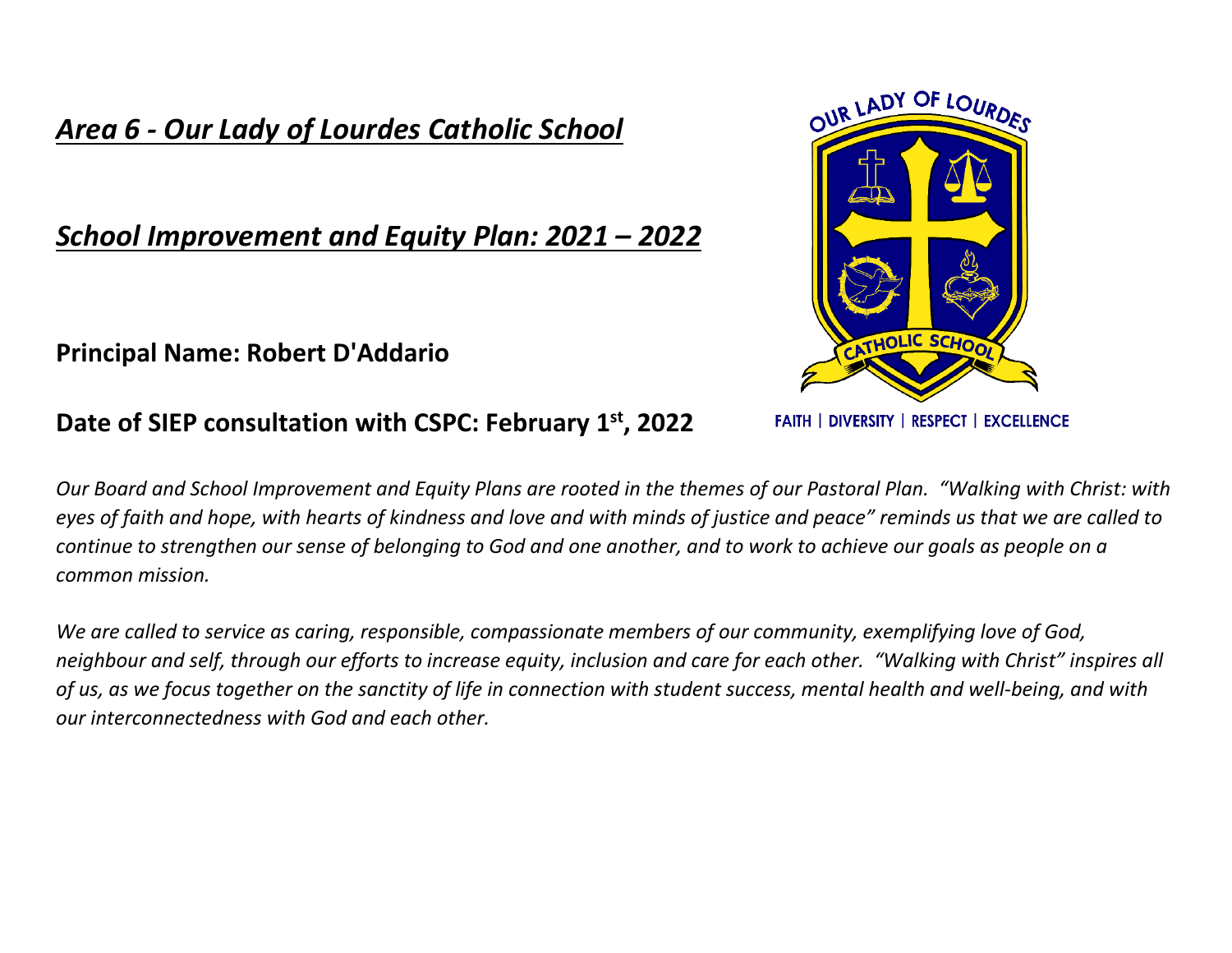### **Board Improvement and Equity Plan Priority: Achievement (Instructional Equity)**

*All students, including those communities of students who - historically and currently - are underserved, will be given the tools to succeed academically and in life. Instructional strategies, in all subject areas and/or curricula, consider all learning styles and needs, and allow students to reach their full potential in recognizing their God-given gifts.*

| <b>School Growth Goal</b>                                                                                                   | Learning Strategy and Monitoring Tool                                                                                                                                                                                                                                                                                                                                                                                                                                  | <b>Resources and Supports for Staff/School</b>                                                                                                                                                                                                                                                                                                                                                                                                                                                                                                                              |
|-----------------------------------------------------------------------------------------------------------------------------|------------------------------------------------------------------------------------------------------------------------------------------------------------------------------------------------------------------------------------------------------------------------------------------------------------------------------------------------------------------------------------------------------------------------------------------------------------------------|-----------------------------------------------------------------------------------------------------------------------------------------------------------------------------------------------------------------------------------------------------------------------------------------------------------------------------------------------------------------------------------------------------------------------------------------------------------------------------------------------------------------------------------------------------------------------------|
|                                                                                                                             |                                                                                                                                                                                                                                                                                                                                                                                                                                                                        | Community                                                                                                                                                                                                                                                                                                                                                                                                                                                                                                                                                                   |
| Our Teachers will use at least one online<br>tool to demonstrate student progress in<br>Mathematics by the end of May 2022. | <b>Learning Strategy/Strategies</b><br>Focus on the Self-Assessment Continuum:<br>Learning Goals > Succes Criteria > Descriptive<br>Feedback > Self and Peer Assessment > Individual Goal<br>Setting<br><b>Evidence and Monitoring strategies include:</b><br><b>Student Conferences and work samples</b><br>$\bullet$<br><b>Primary Division: Zorbits</b><br>Junior/Intermediate Divisions:<br>KnowledgeHook<br>Junior/Intermediate Divisions: Mathology<br>$\bullet$ | <b>Our Lady of Lourdes Staff:</b><br>Professional Development opportunities are<br>required to enhance Teacher learning on various<br>online Math tools.<br>Connection with Math Central Staff to come into<br>the school and demonstrate the online Math<br>tools.<br>Access to 21 <sup>st</sup> Century Learning and Teaching<br>tools, such as laptops, projectors, document<br>cameras, and ongoing access to the chosen<br>online Math tool.<br><b>Our Lady of Lourdes Community:</b><br>Access to 21 <sup>st</sup> Century Learning tools, such as<br>laptop devices. |
|                                                                                                                             |                                                                                                                                                                                                                                                                                                                                                                                                                                                                        | Parent information session on the changes to<br>the Math Curriculum.<br>Ongoing communication with Teacher about                                                                                                                                                                                                                                                                                                                                                                                                                                                            |
|                                                                                                                             |                                                                                                                                                                                                                                                                                                                                                                                                                                                                        | their progress within the online Math tool.                                                                                                                                                                                                                                                                                                                                                                                                                                                                                                                                 |